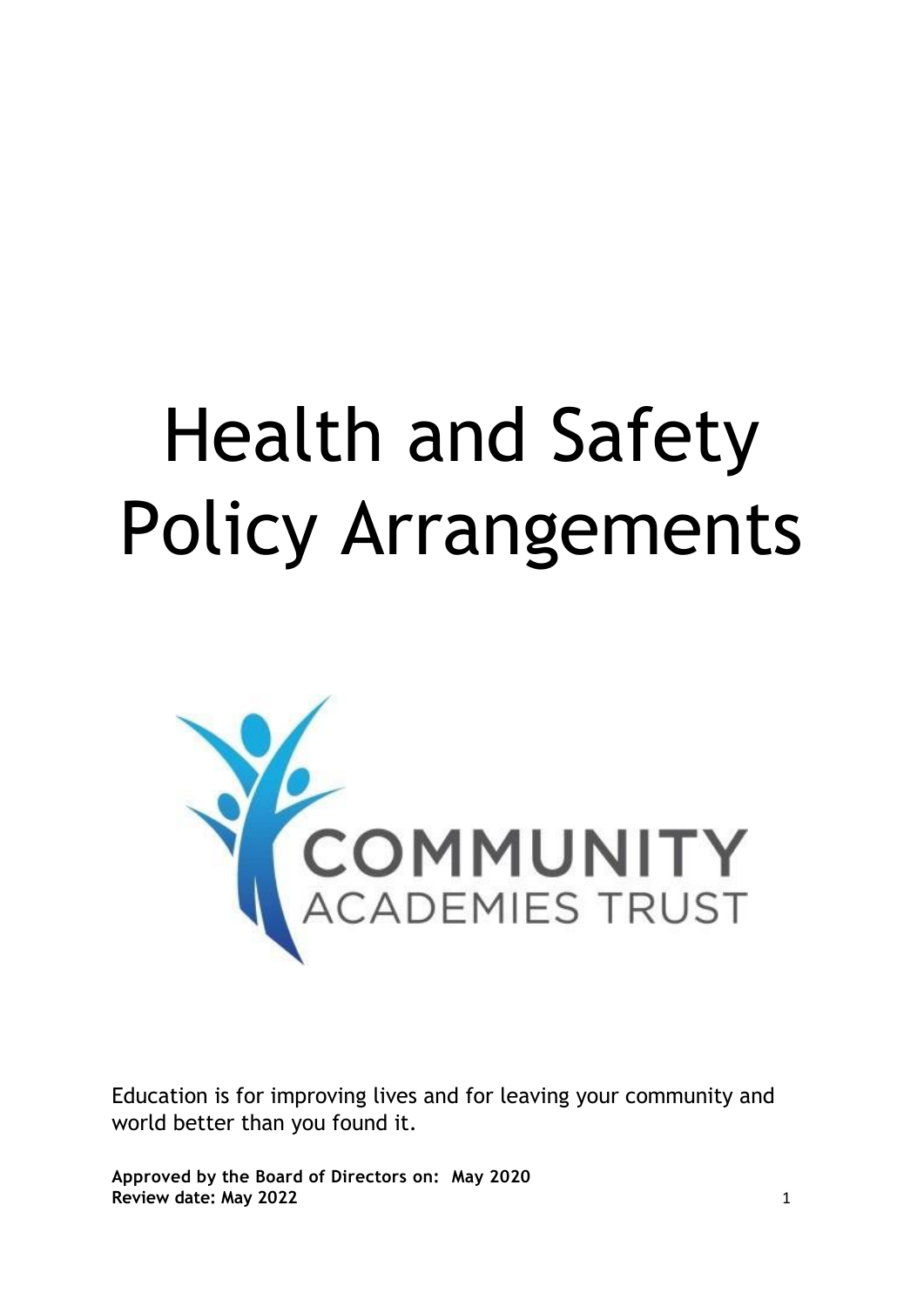# Contents

| Approved by the Board of Directors on: May 2020<br>Review date: May 2022 | $\overline{2}$ |
|--------------------------------------------------------------------------|----------------|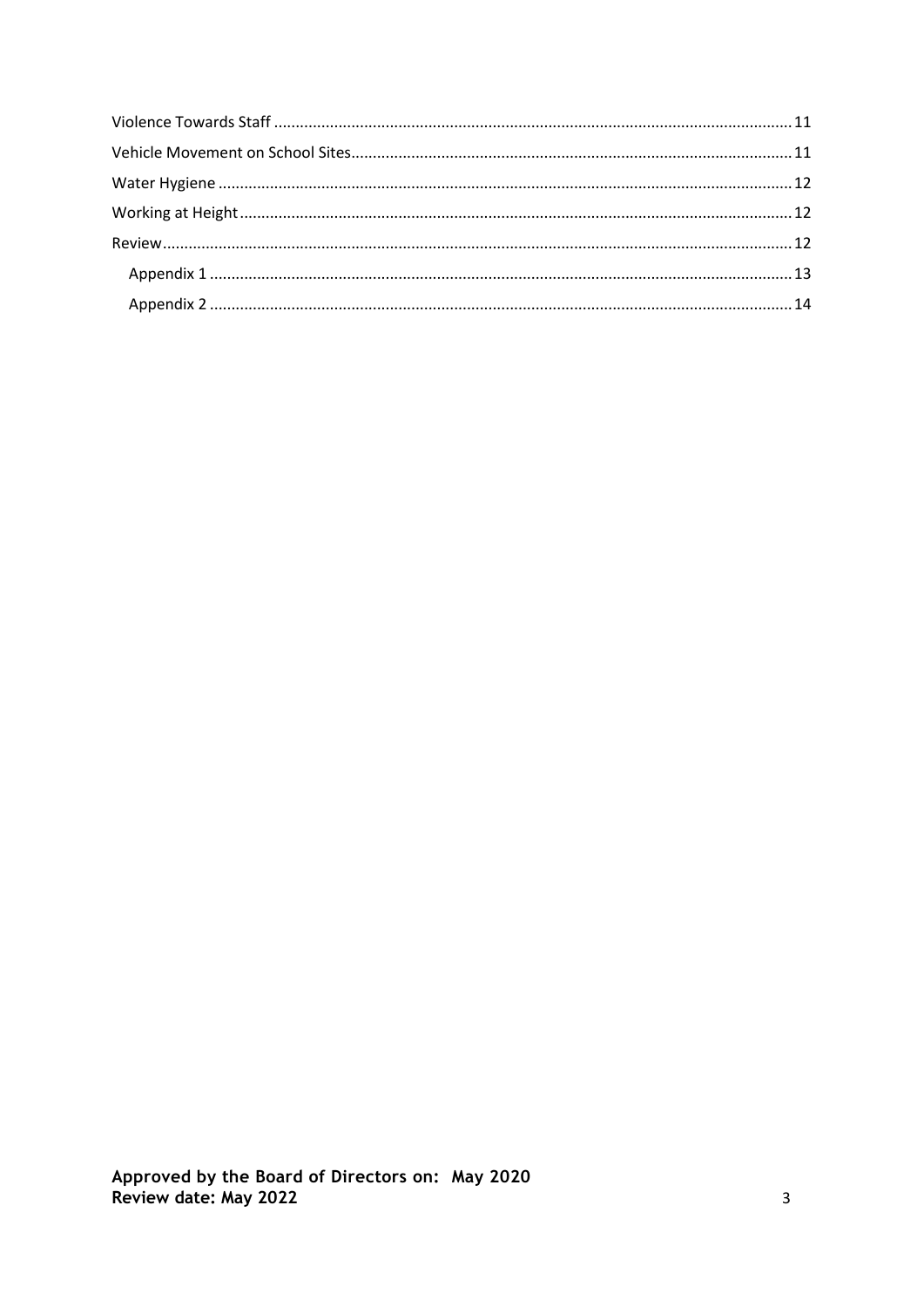# <span id="page-3-0"></span>Scope

The arrangements section of the Health and Safety Policy details the Community Academies Trust's (CAT) procedures for:

Implementing the Health and Safety Policy to comply with statutory requirements under the Health and Safety at Work Act 1974

This policy applies to all staff (including agency staff), Directors, Governors, service users (including learners), visitors and contractors CAT central office. Roles and responsibilities of all are clearly stated within the policy and are supported by robust procedures.

# <span id="page-3-1"></span>Arrangements

The following arrangements ensure that Community Academies Trust (CAT) meets its objectives to provide a safe and healthy working and learning environment.

These arrangements cover common occupational Health and Safety issues. CAT will review, amend and add to these as required. Schools whose activities may give rise to specific risks will produce additional arrangements to ensure controls are maintained for example Science Policy and Design and Technology Policy in CAT high schools.

## Covid-19

The trust and its schools will follow the government's and Public Health England guidance on all health and safety procedures and best practise to minimise the risk from Coronavirus Covid-19.

Where required the policies listed below have been update with the current guidance in relation to Covid-19. For more details please view the individual policies marked as Covid-19 amendment. The trust Estate Manager will update the links as new guidance is issued.

# <span id="page-3-2"></span>Accident and Incident Reporting and Investigation

All accidents, incidents, near misses and dangerous occurrences must be recorded on an accident report or an incident report.

Accidents near misses and dangerous occurrences include:

- Accidents to staff which result in even a minor injury
- Accidents involving third parties, i.e. non-employees, students, visitors, contractors, and members of the public.
- Incidents such as theft, break in, water damage (flooding) and vandalism
- Near misses incidents where no one is injured but there was potential for injury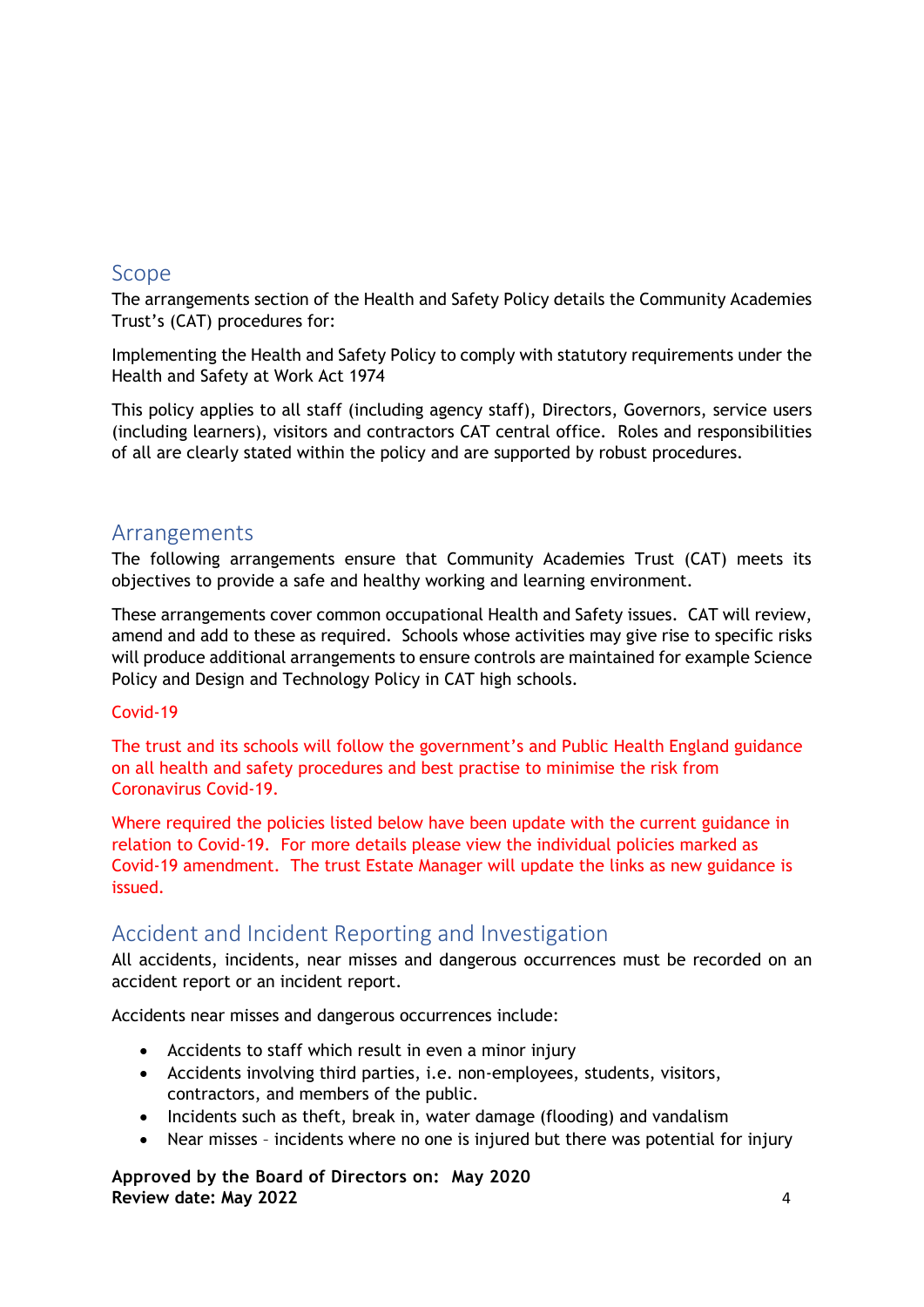- Physical assaults or verbal abuse
- Dangerous occurrences such as fire, gas leaks or explosions, chemical spillages, damage to asbestos materials resulting in persons being exposed to asbestos fibres, failure or collapse of lifting equipment such as hoists, etc.
- Work related ill-health such as dermatitis from the use of chemicals, occupational asthma, and musculoskeletal pain as a result of using computers or manual handling etc.

See appendix 2 for incident and investigation reports and accident recording templates.

Refer to guidance from the Health and Safety Executive (HSE) for accidents/reportable incidents under Reporting of Injuries, Diseases and Dangerous Occurrences Regulations (RIDDOR).

#### <http://www.hse.gov.uk/riddor/reportable-incidents.htm>

All serious accidents must be investigated without delay to ensure that the area concerned is safe to use. If not, the area should be isolated until it can be made safe.

Copies of RIDDOR reports should be forwarded for the attention of the CAT Estate Manager.

# <span id="page-4-0"></span>Asbestos Management and Procedures

Please refer to the Asbestos Policy and Procedures.

All schools that contain Asbestos Containing Materials (ACMs) will maintain an asbestos register and comply with the CAT Asbestos Policy and will ensure that an annual asbestos condition survey is completed by a competent person.

Schools must ensure that no intrusive works take place that could potentially disturb asbestos without consulting the asbestos register. This includes minor works such as drilling walls to erect shelving or running cable. If the area of work is not covered by the asbestos register it is to be presumed that asbestos is present and an asbestos survey must be completed by a competent contractor.

The Estate Manager should be contacted for guidance as required.

Training on asbestos awareness should be provided on an annual basis and on induction.

The above policy and procedures applies to all staff and contractors and the central office.

# <span id="page-4-1"></span>Protection from Bullying and Harassment

Please refer to the CAT Behaviour Protection from Harassment at Work Policy and Grievance Policy.

## <span id="page-4-2"></span>**Contractors**

Please refer to the Safe Management of Contractors Policy.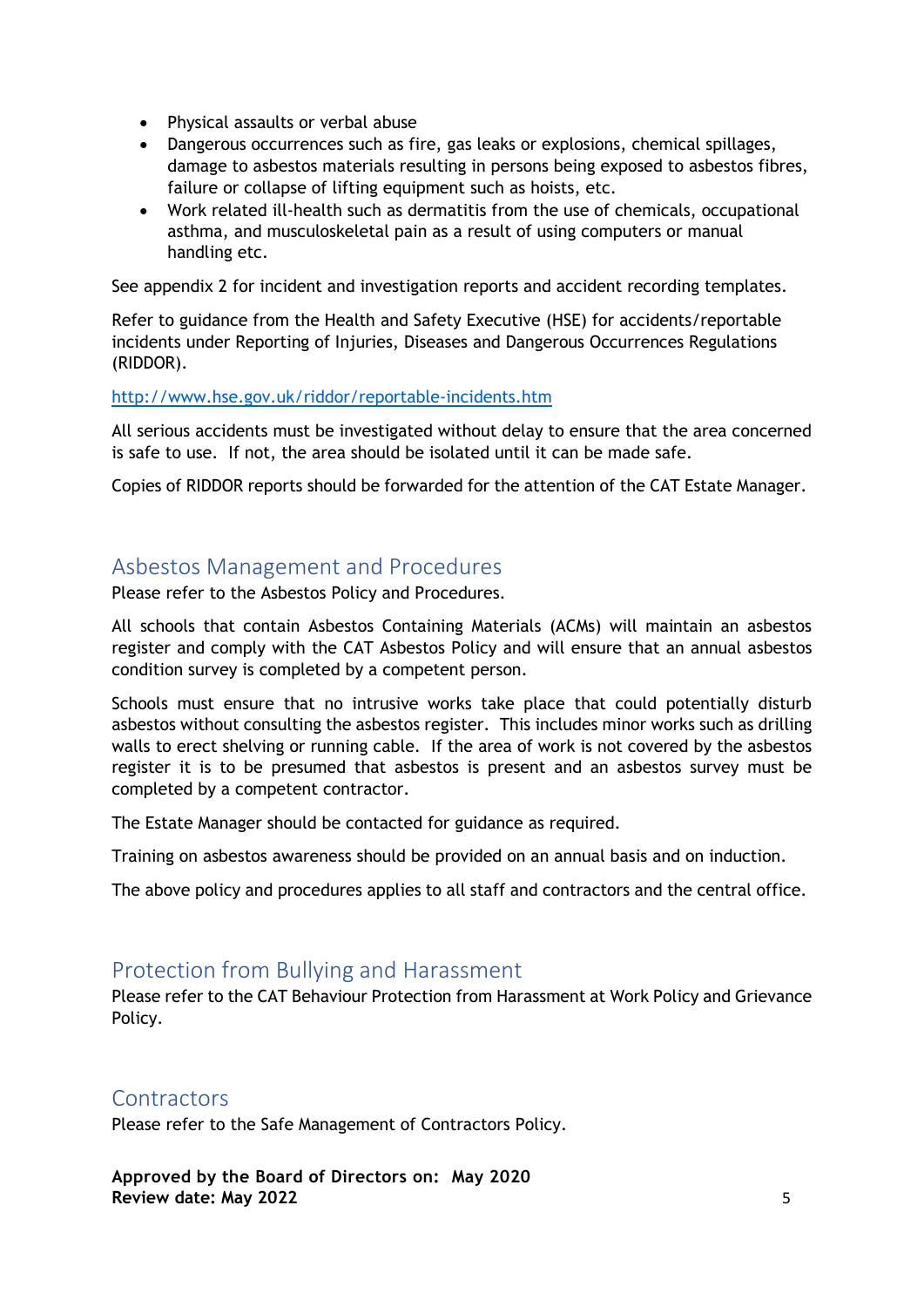Schools should ensure contractors are competent to perform the task allocated and have the required qualifications. Method Statements and Risk Assessments should be checked prior to work commencing. The Estate Manager should be contacted for guidance as required.

Safe methods of working are to be agreed in advance of work commencing.

DBS clearance where applicable is to be provided in advance of work commencing, in line with the CAT DBS guidance.

This policy has been amended in line with guidance relating to Covid-19.

# <span id="page-5-0"></span>Control of Substances Hazardous to Health (COSHH)

Community Academies Trust is required under the Control of Substances Hazardous to Health Regulations 2002 amended 2015 to have in place arrangements to assess the exposure of its employees and other persons to hazardous substances and take adequate steps to avoid or control exposure.

This requirement covers not only substances such as cleaning chemicals but also exposure to dusts emitted by work processes and biological hazards such as legionella.

Guidance provided on manufacturer's material data sheets must be followed at all times when deciding safe working procedures when using chemicals. Training should be provided to nominated staff to enable them to complete COSHH Risk Assessments.

The COSHH Risk Assessment will be used as the basis for developing safe working procedures that should describe how the substances will be used and stored, and how exposure will be controlled. Procedures should also detail actions to be taken in the event of spillage or accidental exposures due to inhalation, digestion or splashes on the skin or eyes. The procedures should identify any personal protective equipment that may be required when using the substance, together with how the personal protective equipment will be inspected.

# <span id="page-5-1"></span>Display Screen Equipment (DSE)

Please refer to the Display Screen Policy.

All staff that are classed as DSE users, including staff with laptops, are informed about the safe use via DSE assessments. The Estate Manager should be contacted for guidance as required.

# <span id="page-5-2"></span>Driving for Work

Please refer to the Driving at Work policy.

The policy sets out the responsibilities of the CAT, school and individuals when driving on school business. This policy includes information about the scope of insurance arranged.

# <span id="page-5-3"></span>Electricity at Work

Please refer to the Electricity at Work Policy.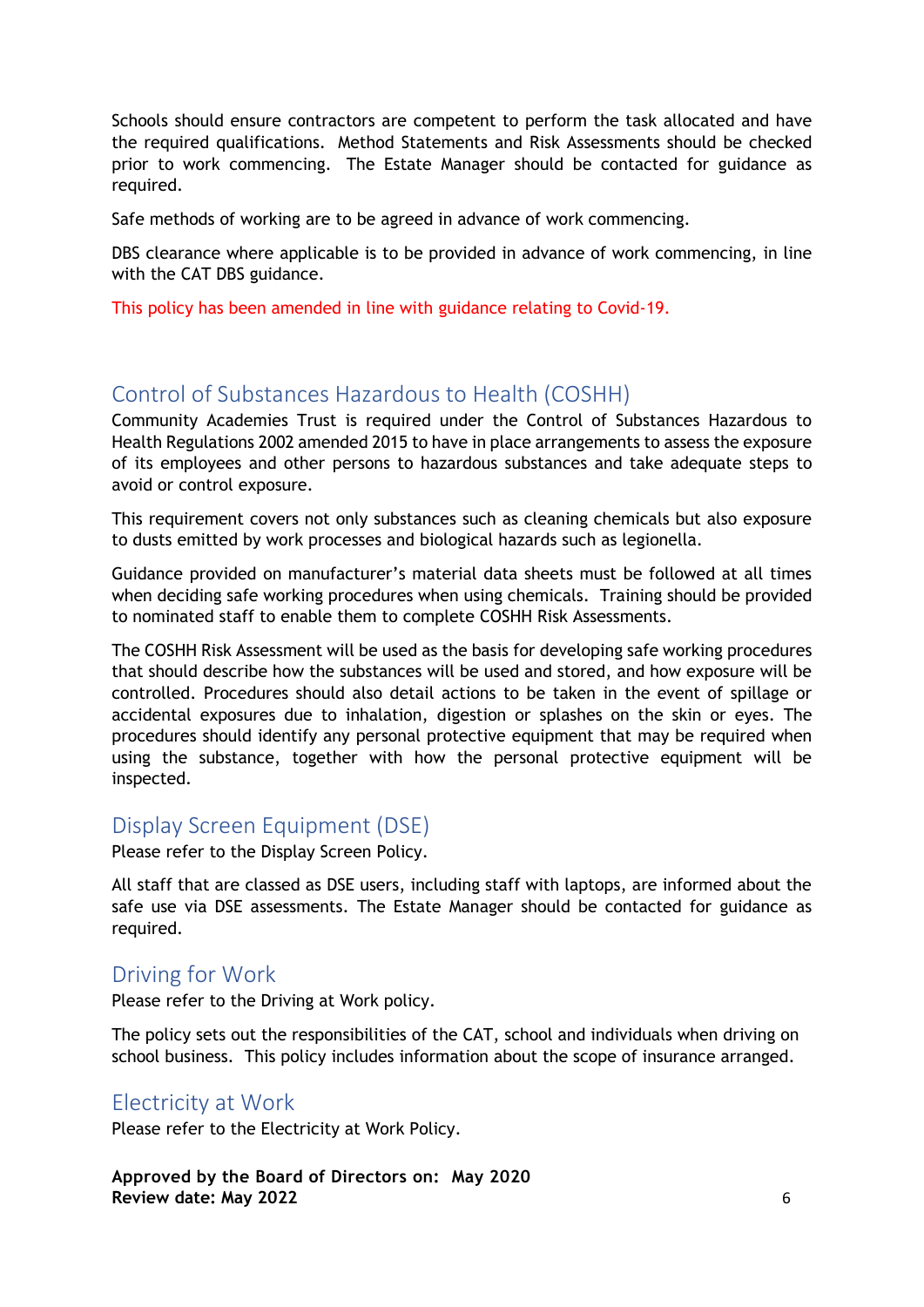Schools should ensure that a five-yearly fixed wiring test is undertaken. PAT testing is completed on an annual basis and registers are to be kept on file.

Hirers of school premises are responsible for checking/maintaining their own equipment. All defective items are to be removed or repaired.

# <span id="page-6-0"></span>Employees Duties

Responsibility's detailed in the arrangement section of this policy .

# <span id="page-6-1"></span>Fire Precautions and Emergency Plans

All CAT schools are to ensure that a Fire Risk Assessment is completed by a competent person and reviewed on an annual basis.

- Fire detection and firefighting equipment is to be serviced by a competent contractor in line with regulations including emergency lighting.
- Emergency evacuation procedures are to be displayed in all classrooms and other areas around the school
- Fire drills are to be carried out on a termly basis
- An emergency lockdown drill is to be undertaken on an annual basis
- Inspections and maintenance of fire exits/escape routes are to be completed by general site inspections by the schools facilities teams. Head Teachers should ensure there is an Evacuation Plan in place that is reviewed annually and all staff/pupils/contractors and visitors are aware of actions to take on discovery of a fire and upon activation of the fire alarm

<span id="page-6-3"></span><span id="page-6-2"></span>This policy has been amended in line with guidance relating to Covid-19.

# First Aid

Please refer to the First Aid Policy.

First Aid Needs Assessments should be completed for each school by a competent person. The assessment should be used to ensure adequate levels of first aid provision is provided dependent on school, and is detailed in the schools' procedures for first aid.

This policy has been amended in line with guidance relating to Covid-19.

# <span id="page-6-4"></span>Health and Safety Advice

Schools have access to Health and Safety advice from various bodies including that brought in from contractors. The Estate Manager is the CAT appointed competent person and should be contact with regard to Health and Safety Matters.

# <span id="page-6-5"></span>Induction

CAT is committed to providing all new employees in the CAT with an induction, ensuring that each new employee is given a structured induction programme aimed to ensure that all staff are aware of health and safety policies and arrangements, the procedures to follow and also the responsibilities of both the staff member, the school and the CAT.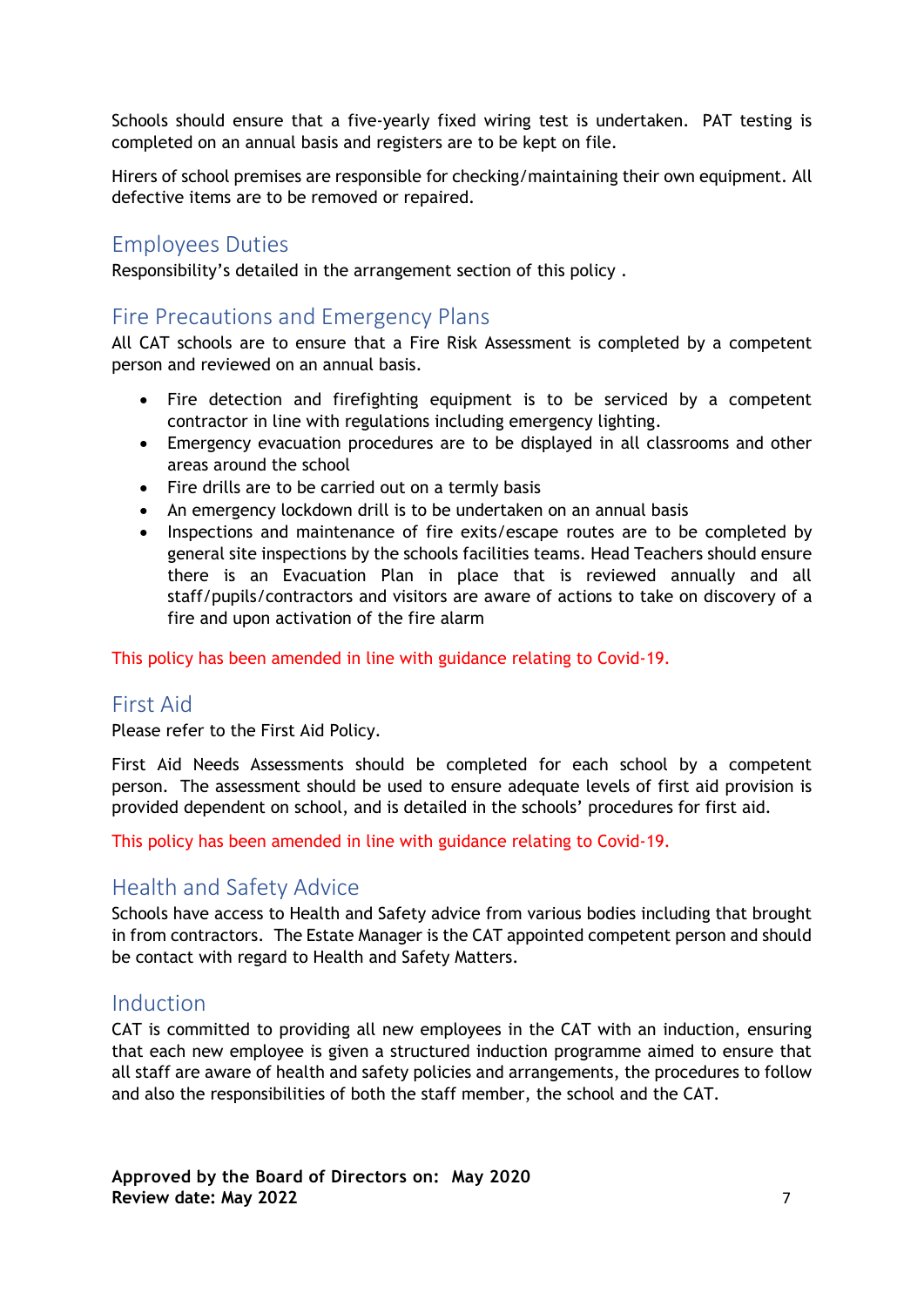## <span id="page-7-0"></span>Lone Working

Please refer to the Lone Working Policy.

CAT and Schools must ensure that there are arrangements in place to address any Health and Safety issues arising from employees undertaking lone working. In this context lone working means someone working on their own without access to immediate support from colleagues and includes staff working in CAT and in schools from home or at external locations.

## <span id="page-7-1"></span>Maintenance and Inspection of Equipment

Schools should ensure that all planned maintenance and servicing that is mandatory is completed by competent contractors and schedules are adhered to. Records of maintenance are recorded and monitored for compliance using the Smartlog management system provided to all trust schools.

# <span id="page-7-2"></span>Manual Handling

Please refer to the Manual Handling policy.

Risk Assessments should be undertaken for activities which involve significant manual handling. In this context manual handling includes lifting, carrying, pushing, pulling, and holding.

Action should be taken to eliminate factors that could cause injury. Where possible manual handling activities will be avoided or reduced by providing mechanical aids such as trolleys and redesigning operations.

Staff undertaking manual handling tasks will receive training in safe handling techniques.

## <span id="page-7-3"></span>Medication

Each school governing body is responsible for developing and regularly reviewing its own medication policy and related policies and procedures.

# <span id="page-7-4"></span>Monitoring Arrangements

The CAT Board of Directors will ensure that regular reports of accidents and dangerous occurrences are provided as part of the Head Teachers Reports and, if necessary, alterations to work practises and procedures are implemented.

Health and Safety audits will be completed bi-annually in all CAT schools by the Estate Manager and the findings will be shared with the schools and the CAT Board of Directors.

To help this process the Board of Directors, Governing Bodies and Heads of School will ensure that all reasonable inspections facilities and information are provided on request to Inspectors of Health & Safety Executive (HSE) Trade Unions health and safety representatives.

Smartlog management system is provided for all trust schools for the recording and monitoring health and safety compliance for checks and test , Risk assessments and health and safety training modules allocated via smartlog.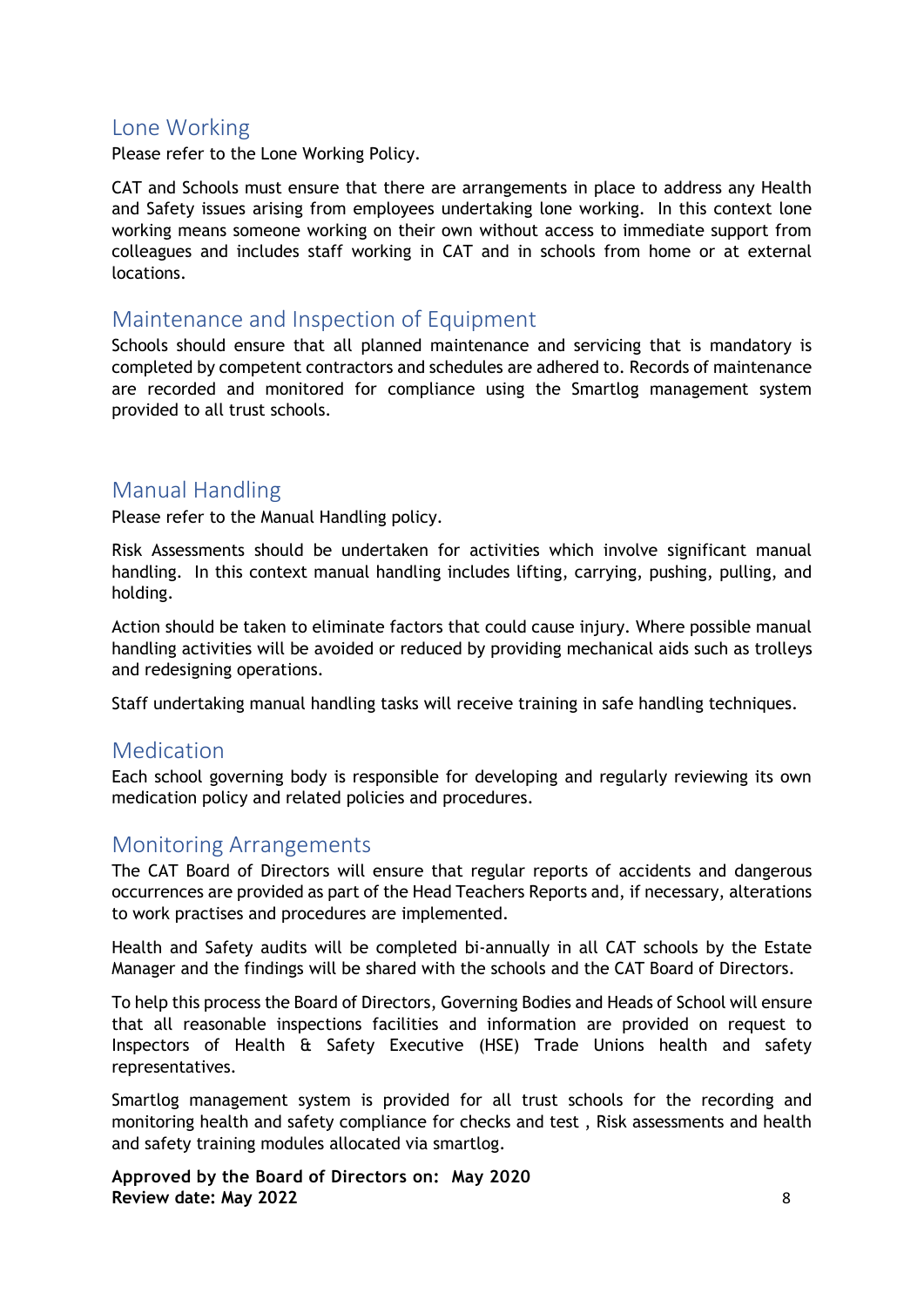Risk assessments are to be undertaken by the schools for new and expectant mothers and are reviewed according to the needs of the individual and their job specification.

# <span id="page-8-0"></span>New and Expectant Mothers

Please refer to the new and expectant mothers risk assessment and guidance further advice can be sought from the CAT Human Resources Team.

<span id="page-8-1"></span>This policy has been amended in line with guidance relating to Covid-19.

# <span id="page-8-2"></span>Offsite Educational Visits

CAT schools follow guidance from the following:

- Health and Safety of Pupils on Educational Visits: a Good Practice Guide 1988 (reprinted in 2001)
- Health and Safety: Responsibilities and Powers (DfES/0803/2001)
- Standards for LEAs in Overseeing Educational Visits. Part 1 of a 3 Part Supplement to Health and Safety of Pupils on Educational Visits. (DfES/0564/2002)

<span id="page-8-4"></span><span id="page-8-3"></span>This policy has been amended in line with guidance relating to Covid-19.

## Personal Protective Equipment

Personal Protective Equipment (PPE) is provided free of charge for employees where it has been identified through risk assessment. This cost is paid from the school budget.

### **Covid-19 amendment**

Schools should continue to use PPE where their current risk assessments dictate the need. In relation to Covid-19 PPE, schools should follow the government guidance on when and what PPE should be worn and how to wear, remove and dispose of it following its use.

[https://www.gov.uk/government/publications/safe-working-in-education-childcare-and](https://www.gov.uk/government/publications/safe-working-in-education-childcare-and-childrens-social-care/safe-working-in-education-childcare-and-childrens-social-care-settings-including-the-use-of-personal-protective-equipment-ppe)[childrens-social-care/safe-working-in-education-childcare-and-childrens-social-care-settings](https://www.gov.uk/government/publications/safe-working-in-education-childcare-and-childrens-social-care/safe-working-in-education-childcare-and-childrens-social-care-settings-including-the-use-of-personal-protective-equipment-ppe)[including-the-use-of-personal-protective-equipment-ppe](https://www.gov.uk/government/publications/safe-working-in-education-childcare-and-childrens-social-care/safe-working-in-education-childcare-and-childrens-social-care-settings-including-the-use-of-personal-protective-equipment-ppe)

## <span id="page-8-5"></span>Public Events

Events on school sites attended by the public will be the responsibility of the event organiser and the head teacher school, who should jointly consider health and safety issues.

Events organised by the school are covered by RPA insurance. Events organised by third parties allowed on the school site must have their own insurance arrangements. The schools and trust will accept no responsibility for losses or accidents occurring on the school site where the event is not a school event.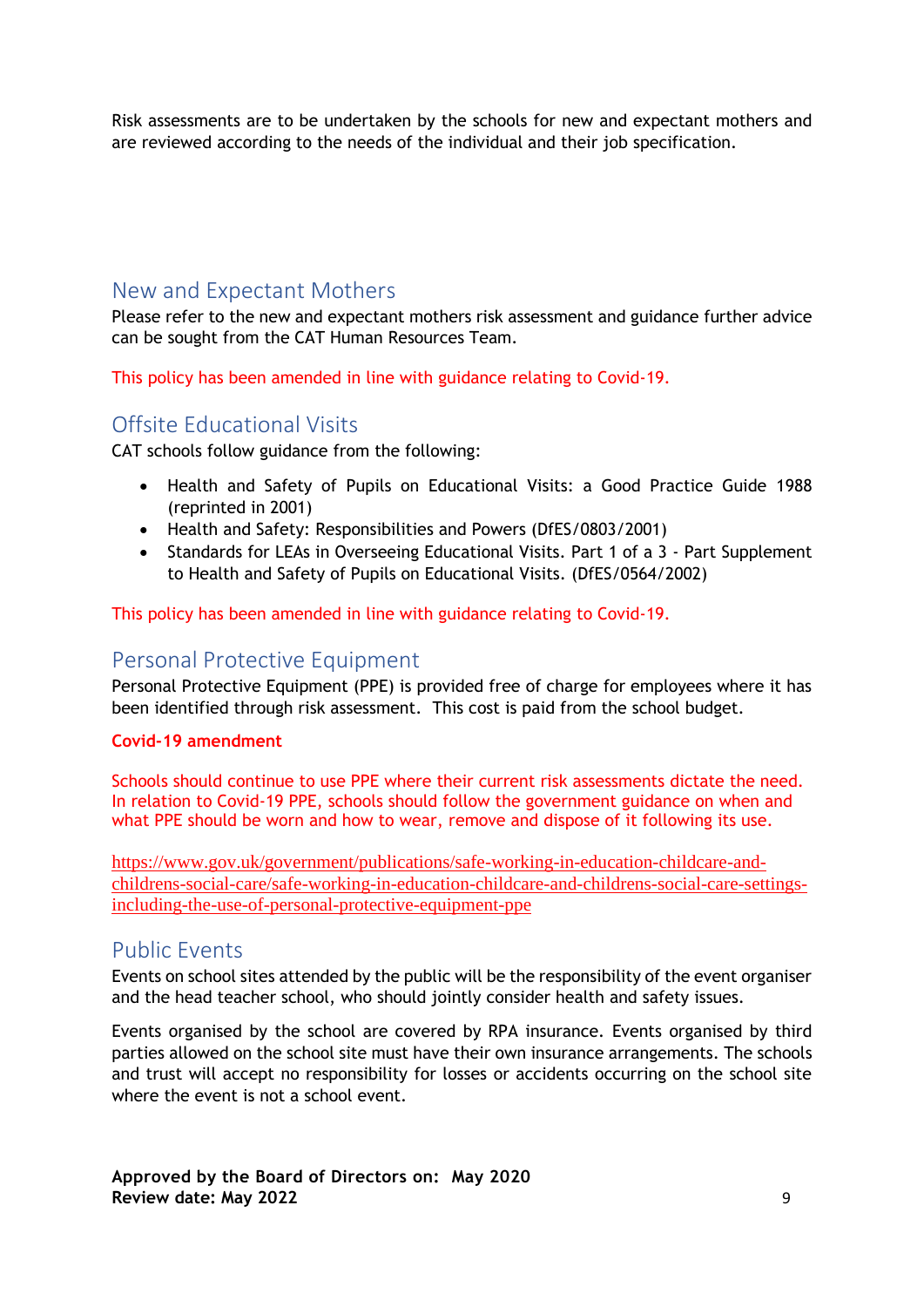# <span id="page-9-0"></span>Risk Assessments

CAT has a duty under the Management of Health and Safety at Work Regulations and other legislation to undertake assessments of its work activities in order to identify significant risks and determine what measures are required to manage these risks.

Head Teachers and senior leaders will ensure that risk assessments are undertaken in the areas for which they are responsible. Appropriate risk assessment tools and templates are provided please refer to the CAT Risk Assessment and Procedures Policy .

Risk Assessments are reviewed on an annual basis or when circumstances change that may cause the original assessment to be no longer valid.

Risk assessments are reviewed and allocated to users via Smartlog to monitor compliance.

# <span id="page-9-1"></span>Smoking

All Trust schools are NO SMOKING sites and as such smoking is not allowed anywhere on school grounds. This includes the use of electronic cigarettes and vaping.

# <span id="page-9-2"></span>Staff Consultation and Unions

CAT recognises its duty to consult with employees and any recognised trade union representatives on matters that could affect their health and safety, in particular:

- The introduction of measures in the work place that may substantially affect the health and safety of employees
- The guidance for appointing or nominating an employee's representative to carry out their responsibilities will be provided with the necessary resources that may be required to allow them to carry out their duty.
- Any health and safety information that the employer is required to provide under relevant statutory provisions.
- The planning and organisation of any health and safety training requirements
- The health and safety consequences of the introduction of new technologies into the workplace.

# <span id="page-9-3"></span>Stress and Staff Wellbeing

Please refer to the Stress Management policy.

Work related stress is defined by the health and safety executive as:

### *The adverse reaction a person has to excessive pressure or other types of demand placed on them.*

There is an important distinction between reasonable pressure which stimulates and motivates and stress where the individual feels unable to cope with excessive pressures or demands placed upon them. CAT and its schools will risk assess the risks to their employees' mental well being as well as their physical well being by identifying and taking action on organisational factors and work-related issues that could be potential stressors.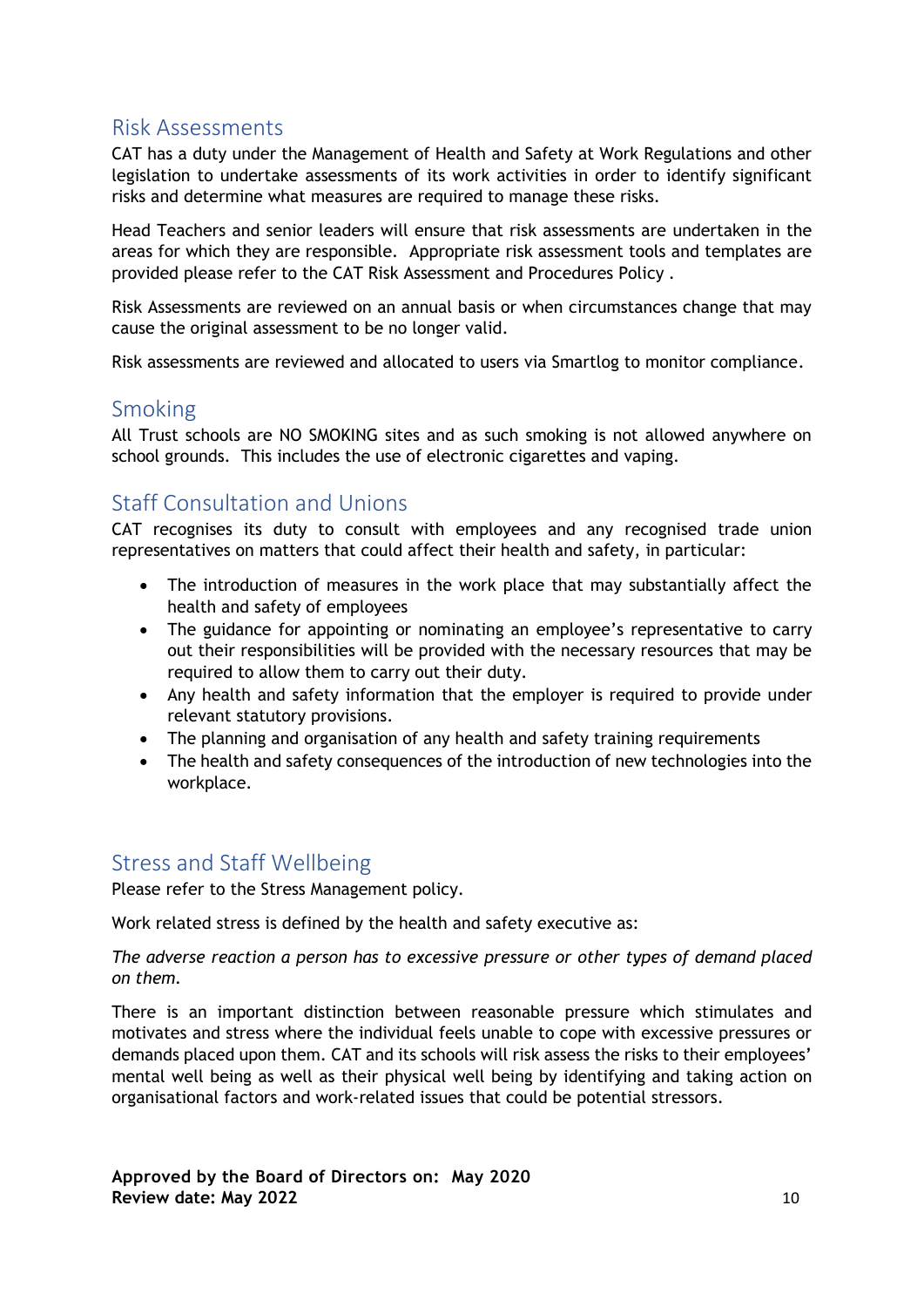# <span id="page-10-0"></span>Swimming Pools on School Sites

It is the responsibility of all staff to ensure they are familiar with the 'Normal Operating Procedure' and 'Emergency Action Plan (EAP)' for school swimming pools. Should any accident or incident happen during a lesson, the EAP must be followed? At all times when someone is in the water there should be a minimum of two persons present - the swimmer and at least one other responsible adult. Where swimming lessons are being given to children with special needs a separate individual risk assessment shall be undertaken. It shall be the responsibility of the schools' appointed person to ensure all swimming pool plant procedures are in place and being adhered to.

# <span id="page-10-1"></span>Training and Development related to Health and Safety

Training identified via risk assessment and to meet our legal responsibilities should be provided via on-line training where possible or external competent training companies.

# <span id="page-10-2"></span>Tree Maintenance

Trees should be inspected by a competent person on an annual basis and remedial work completed as required. Schools should consider, if not already in place, adding tree maintenance in to the grounds maintenance schedules with the appointed competent contractor.

# <span id="page-10-3"></span>Violence Towards Staff

All incidents of verbal or physical violence are to be reported to the Head Teacher without delay. Staff are reminded to follow school guidance on safe procedures when dealing with parents and members of the public, especially if their visit could potentially lead to conflicting opinions.

# <span id="page-10-4"></span>Vehicle Movement on School Sites

School sites are subject to use by staff, community users, visitors, contractors and supplier deliveries. The agreed entrances are dependent on the school; however the following considerations are to be taken:

- Parental use of car parking areas, other than for pre-arranged meetings with school staff, shall be discouraged. Where parents insist on dropping or collecting able bodied students, they should be actively encouraged to use off site parking
- Separate consideration and provision should be made for disabled students and other users
- All staff vehicle movements should be kept to a minimum
- Staff are encouraged to minimise vehicle use, keeping it to the start and end of the working school day
- Contractual vehicle movement and supplier deliveries shall be restricted, wherever possible, to occur either before or after the school day
- Owners are responsible for their own vehicles when bringing them on to school site
- Vehicles should only be parked in the marked areas.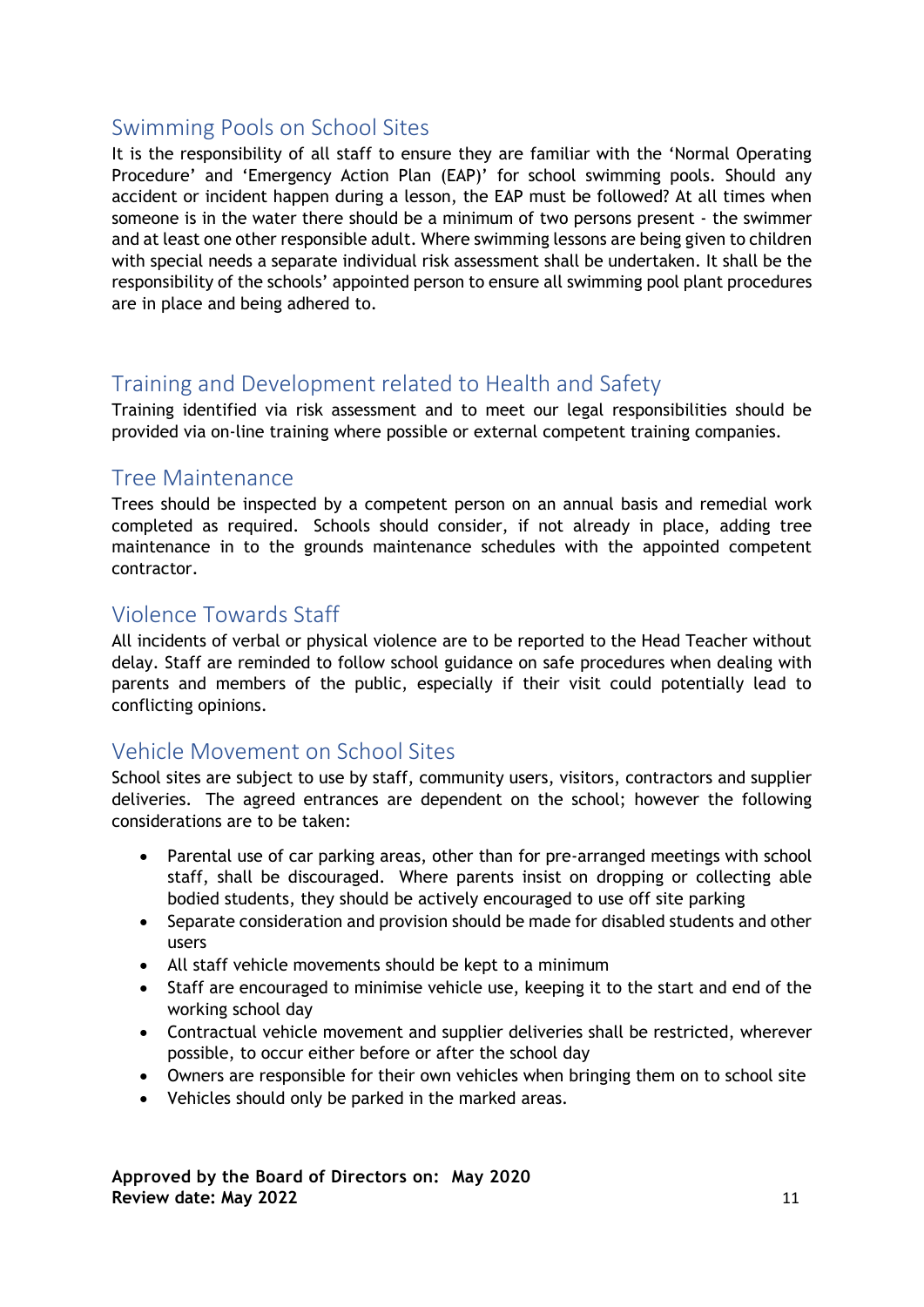## <span id="page-11-0"></span>Water Hygiene

Please refer to the Water Hygiene and Legionnaires' Policy and Procedures.

A bi–annual risk assessment by a competent contractor will be completed on all sites monitored and stored in Smartlog. Monthly water monitoring will be completed by competent persons. A record of the findings should be kept in log books provided from the risk assessments.

# <span id="page-11-1"></span>Working at Height

Schools will first assess the risks before working at height and will follow these simple steps:

- Avoid work at height where it is reasonably practicable to do so
- Where work at height cannot be easily avoided, prevent falls using either an existing place of work that is already safe or the right type of equipment
- Minimise the distance and consequences of a fall, by using the right type of equipment where the risk cannot be eliminated

You should:

- Do as much work as possible from the ground
- Ensure workers can get safely to and from where they work at height
- Ensure equipment is suitable, stable and strong enough for the job, maintained and checked regularly
- Not overload or overreach when working at height
- Take precautions when working on or near fragile surfaces
- Provide protection from falling objects
- Consider emergency evacuation and rescue procedures.

Staff awareness training is provided via smartlog log training module a risk assessment should be completed before any working at height activities are completed.

## <span id="page-11-2"></span>Review

This policy will be reviewed on a bi-annual basis or when there are any significant changes in the Trust.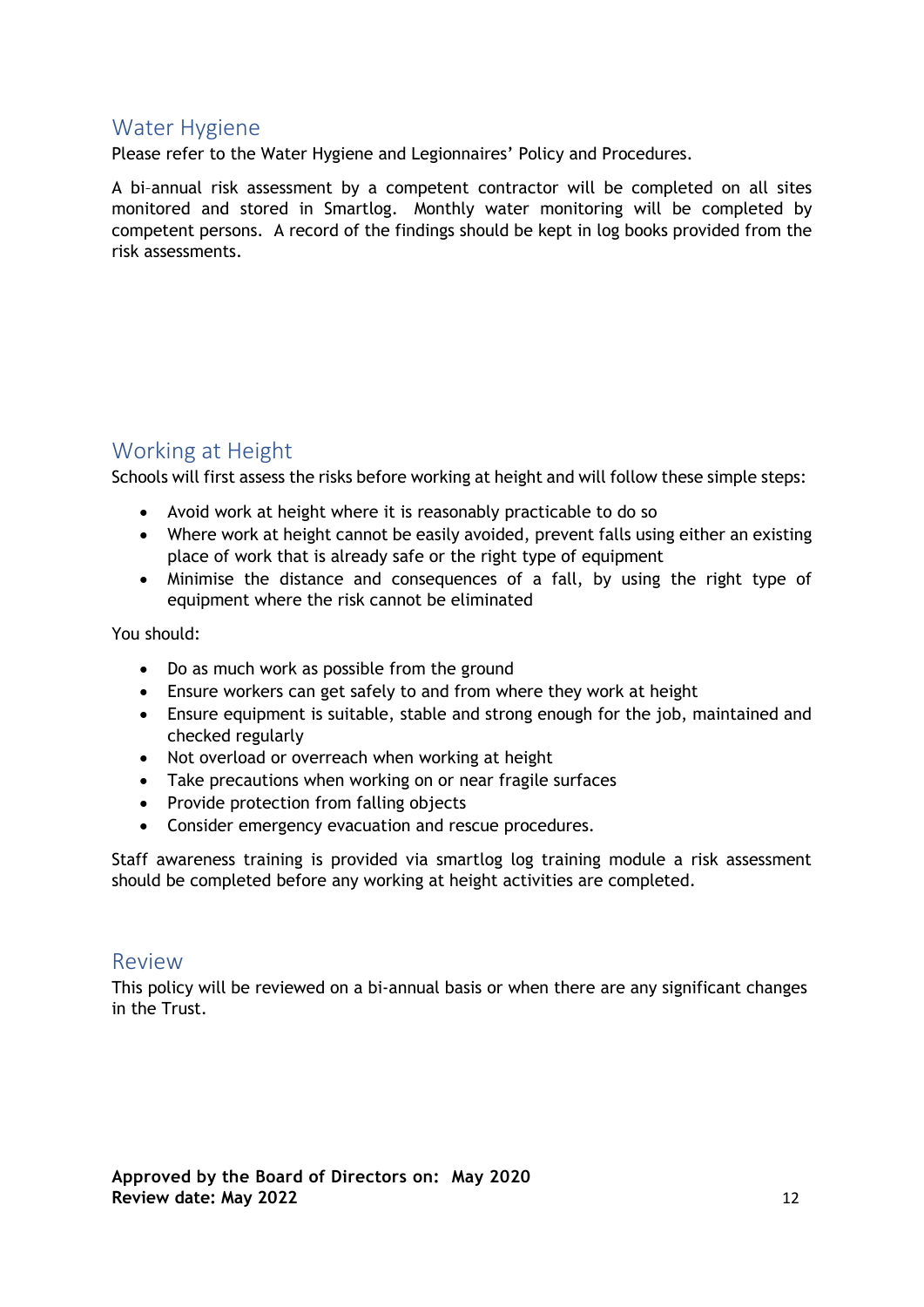#### <span id="page-12-0"></span>Appendix 1

- Air conditioning units
- Catering equipment electrical, conditioning and testing
- Fire alarms and emergency lighting
- Intruder alarms
- H&C Water Services inspections and testing
- HWS mixing valves and TFCs
- Heating boilers and associated equipment
- Fume cupboards
- Gas detectors
- Gas kitchen equipment service/condition
- Kilns
- Steel chimneys and lighting protection
- Ladders/step ladders/step stools
- Localised energy controllers
- Local exhausts and LDV
- Lifts and hoists
- Pressure cookers and auto claves
- Fire fighting equipment
- Instant hot water boilers
- PE equipment/outdoor play equipment
- DT mechanical equipment
- Pressure vessels
- BMS phone lines
- JEL
- Delta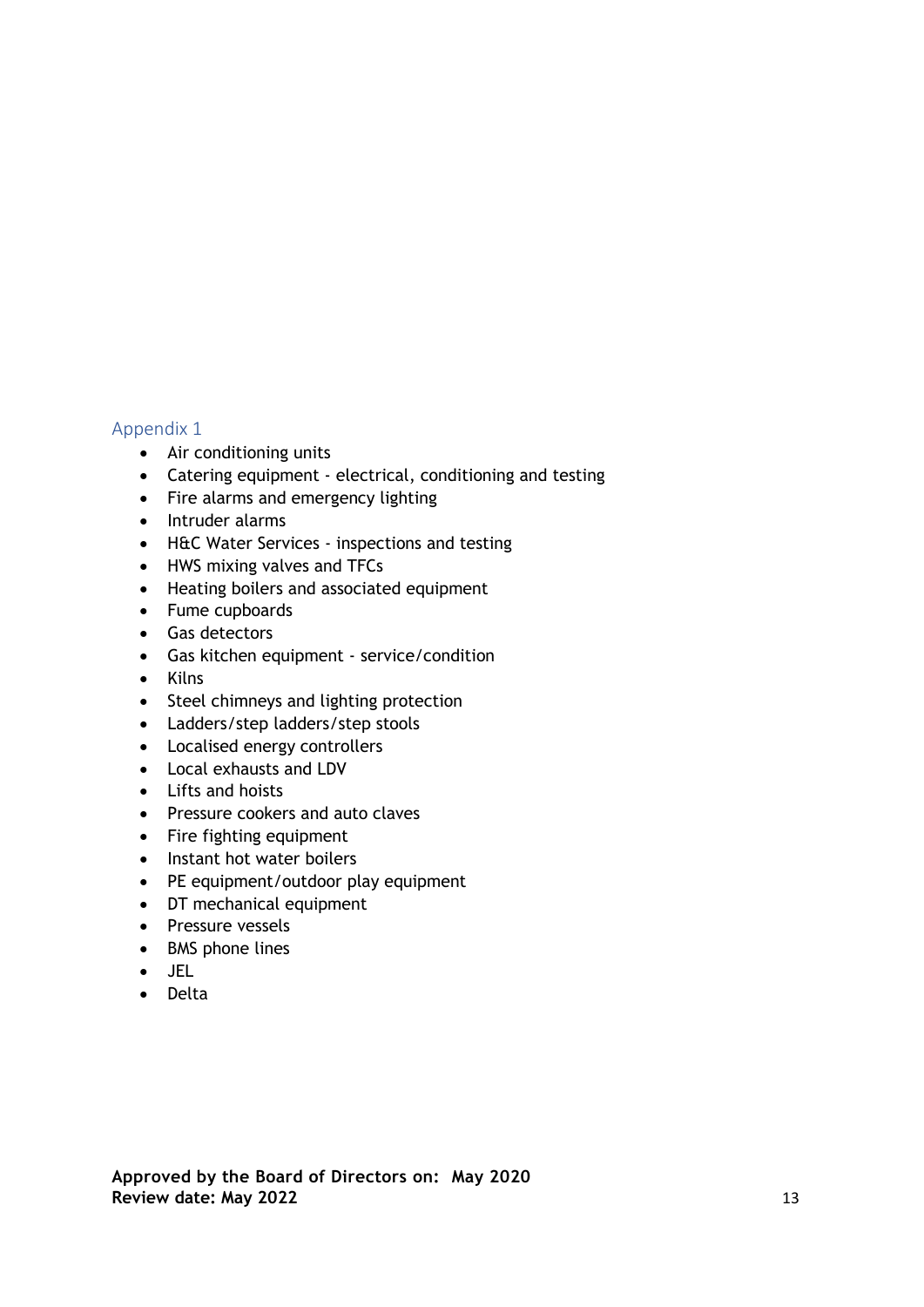#### <span id="page-13-0"></span>Appendix 2

**To be completed by a Teacher, Manager or Supervisor at the time of the person who had the accident or near miss. In ALL cases it is to be signed by the relevant Head Teacher/Manager.** 

#### **PART A – Investigator details**

Name of investigator

Date of investigation

#### **PART B – About the person who had the accident**

- 1. Name
- 2. Job title (if applicable?)
- 3. Work phone number?
- 4. If the injured person is an employee What is THEIR Department and base location?

5. If the injured person is NOT an employee i.e. a Pupil or Visitor - What is their name, home address, postcode, home telephone and date of birth?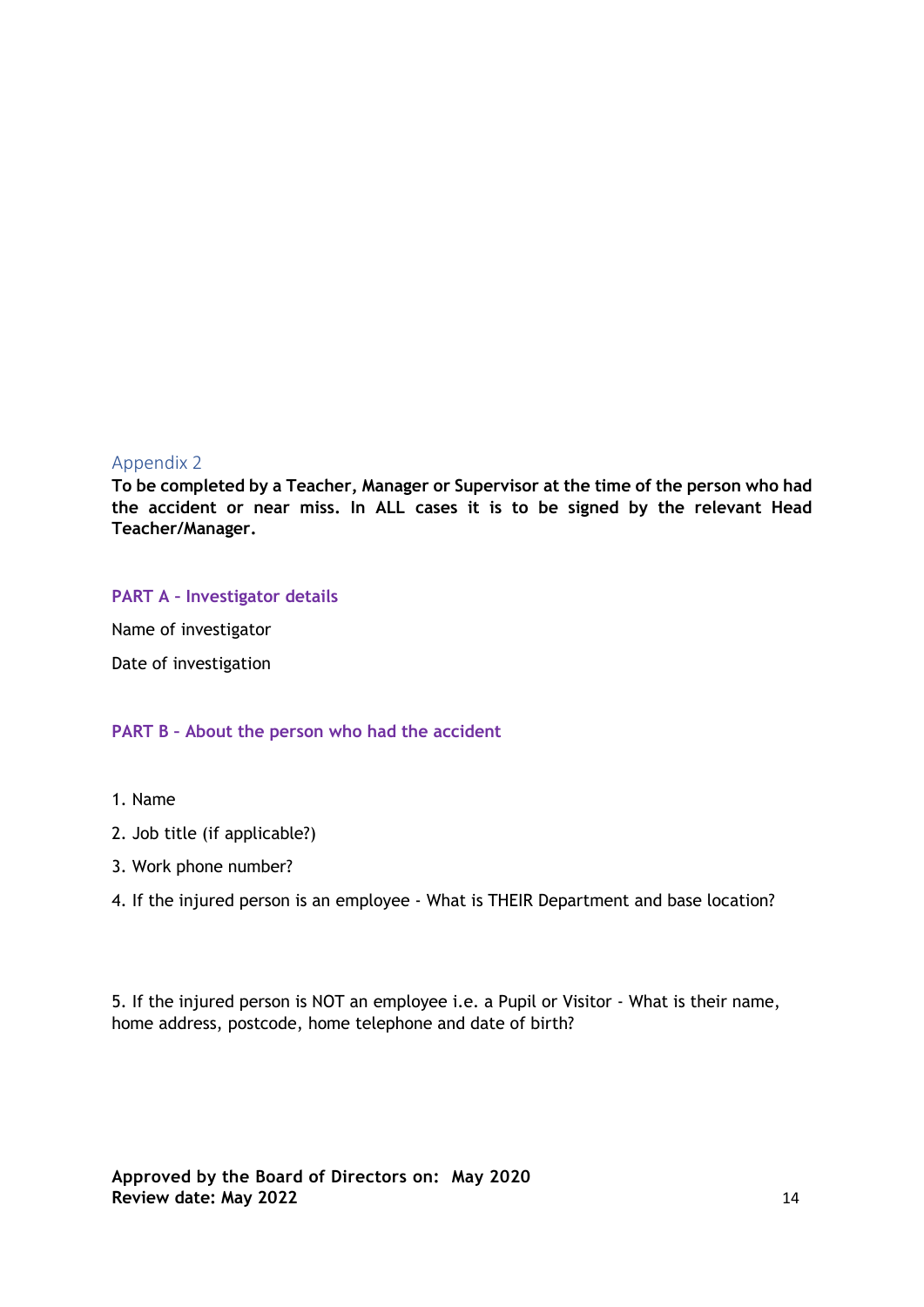## **PART C – About the Accident/ Incident**

- 1. On what date did the incident happen?
- 2. Did the incident happen at your work location?
- 3. At what time did the incident happen? Please use 24hr time format i.e. 0930

### 4. If NO, where did the incident happen?

| Elsewhere in the<br>school    | Name, address, postcode: |
|-------------------------------|--------------------------|
| At someone else's<br>premises |                          |
| In a public place             |                          |

## 5. Where exactly on the premises did the incident happen?

## 6 Weather Conditions (please  $\checkmark$ )

Outdoors Indoors

Weather:

| Not applicable | Drv  | Wet   |  |
|----------------|------|-------|--|
| lce            | Snow | Irain |  |

Environment:

| Not applicable | <b>Slippery</b> | Unstable | <b>Sloping</b> |  |
|----------------|-----------------|----------|----------------|--|
|----------------|-----------------|----------|----------------|--|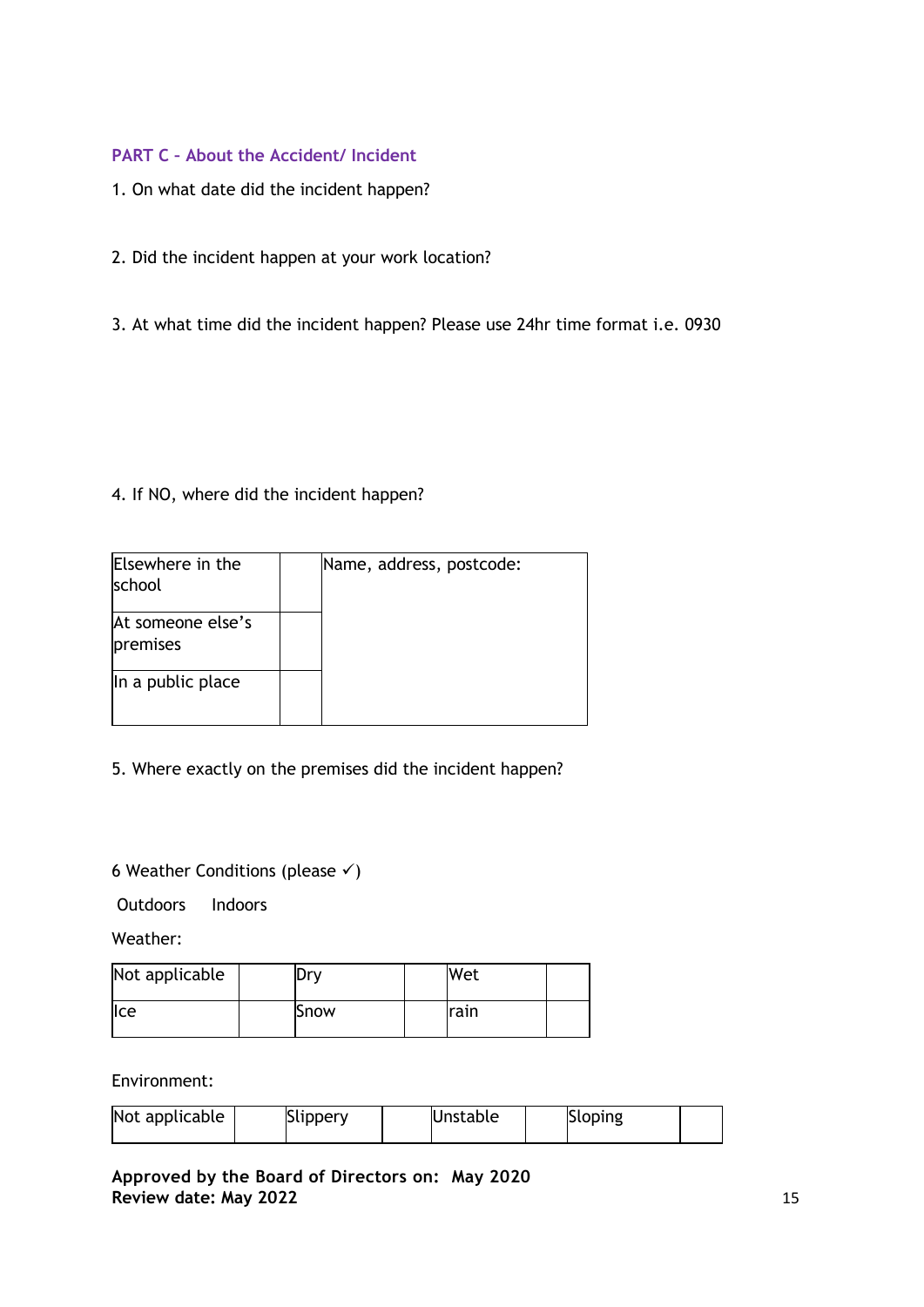#### **PART D – About the Injury/Incident**

1. What activity was occurring immediately prior to the accident/incident?

- 2. What was the nature of the injury and severity
- 3. What part(s) of the body were injured?
- 4. Details of any equipment being used

### **PART E – The Investigation of the Incident/Accident**

- 1. Was the activity being carried out using proper procedures?
- 2. Was a risk assessment in place and was it current?

(reviewed within the last 12 months)

3. Condition of any equipment involved

4. Any previous defects reported? How and by whom?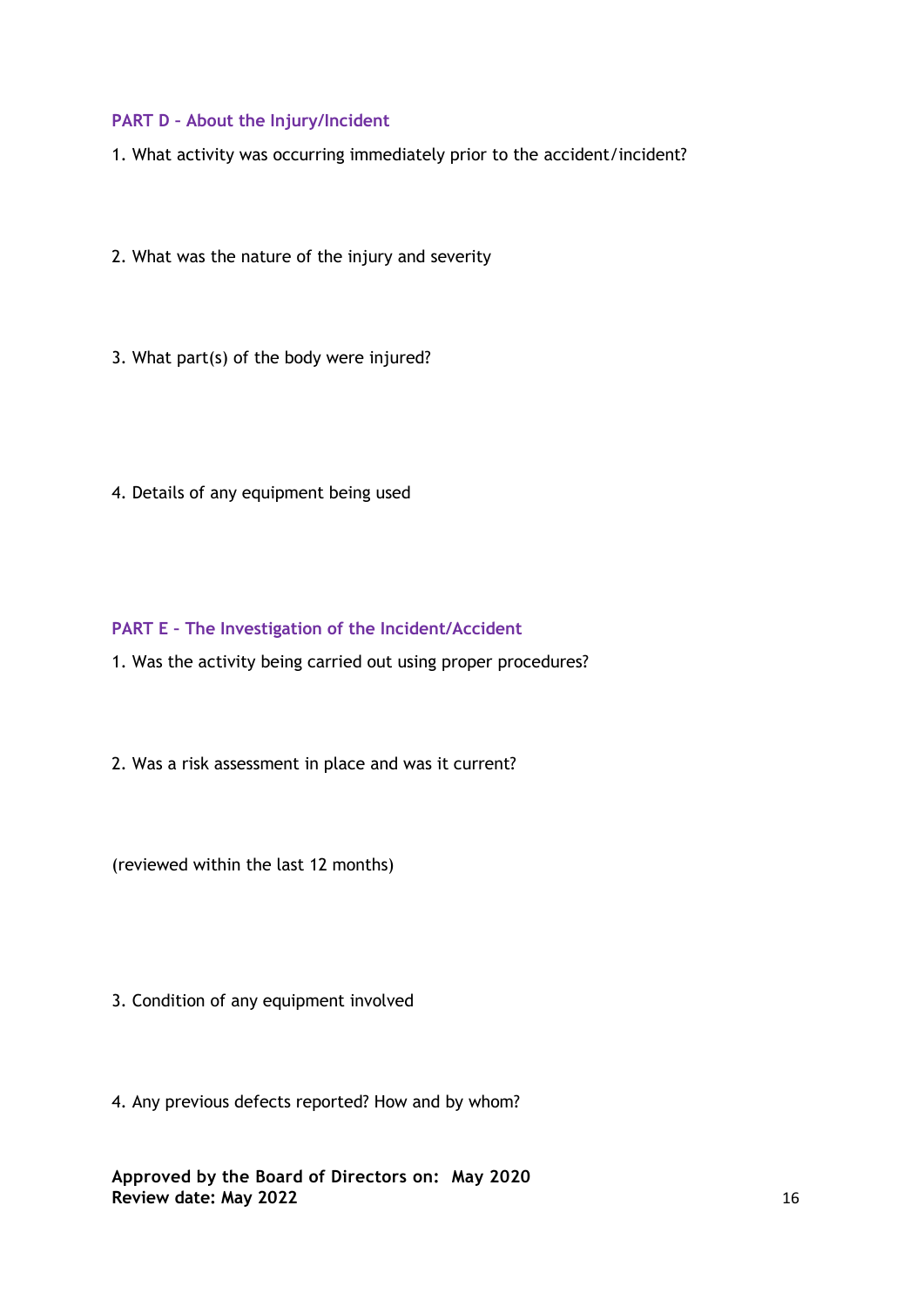5. Was the equipment impounded and if so where now located? 6 was there a risk assessment for the activity/operation?

If Yes was the risk assessment valid and up to date?

If No and there are significant risks please state why there was no risk assessment.

7. Were photos taken?

Yes No

Please attach

8. What was the Direct Cause of the accident or incident?

9. What was the unsafe act? (e.g. running)

10. What was the unsafe condition? (e.g. not wearing appropriate PPE, poor lighting, uneven floors, badly maintained machinery/plant/equipment, appliances etc.)

11. Was there any unusual or contributory factors to the incident or accident?

12. Were the people involved in carrying out the task competent and suitable? (Did they have the necessary skills, knowledge and training to perform the task? Don't forget to consider young people and working practices)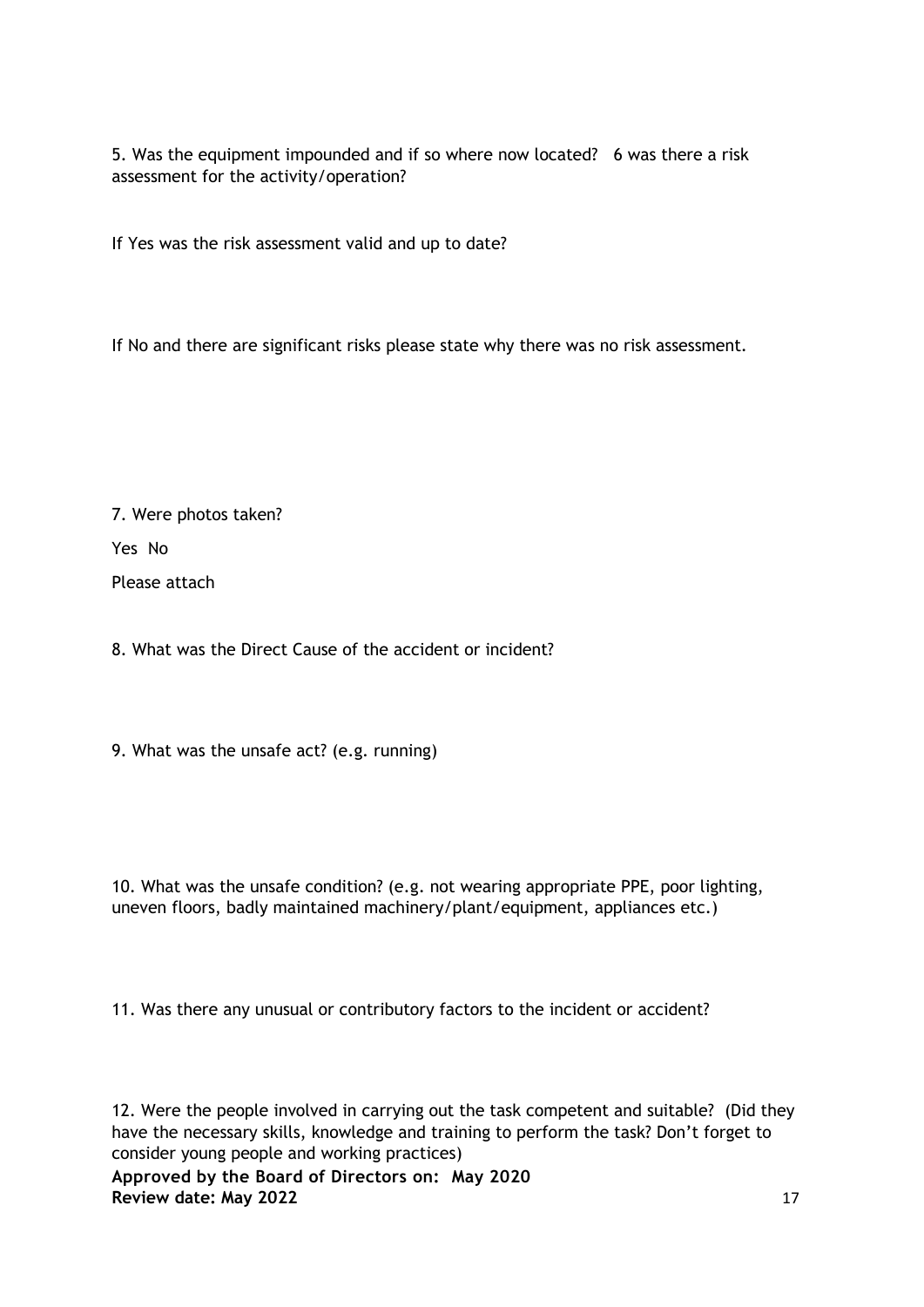13. Did the activity involve lifting/handling/carrying/pushing/pulling etc.? Did the nature or shape of the materials influence the incident? (e.g. hazardous, heavy, awkward, sharp edges)

14. With the benefit of hindsight, were the controls (safety precautions) adequate? Yes No

If No please specify

### **PART F – Witness/es Details**

- 1. Witness full name?
- 2. Job title (if applicable?)
- 3. Work telephone number?
- 4. Home address (inc post code)
- 5. Work address and directorate

#### 6. Description of the Incident (Witness statement)

Detail your involvement and including what you saw, heard and did (continue on separate sheets as necessary, taking care to number, sign and date each sheet):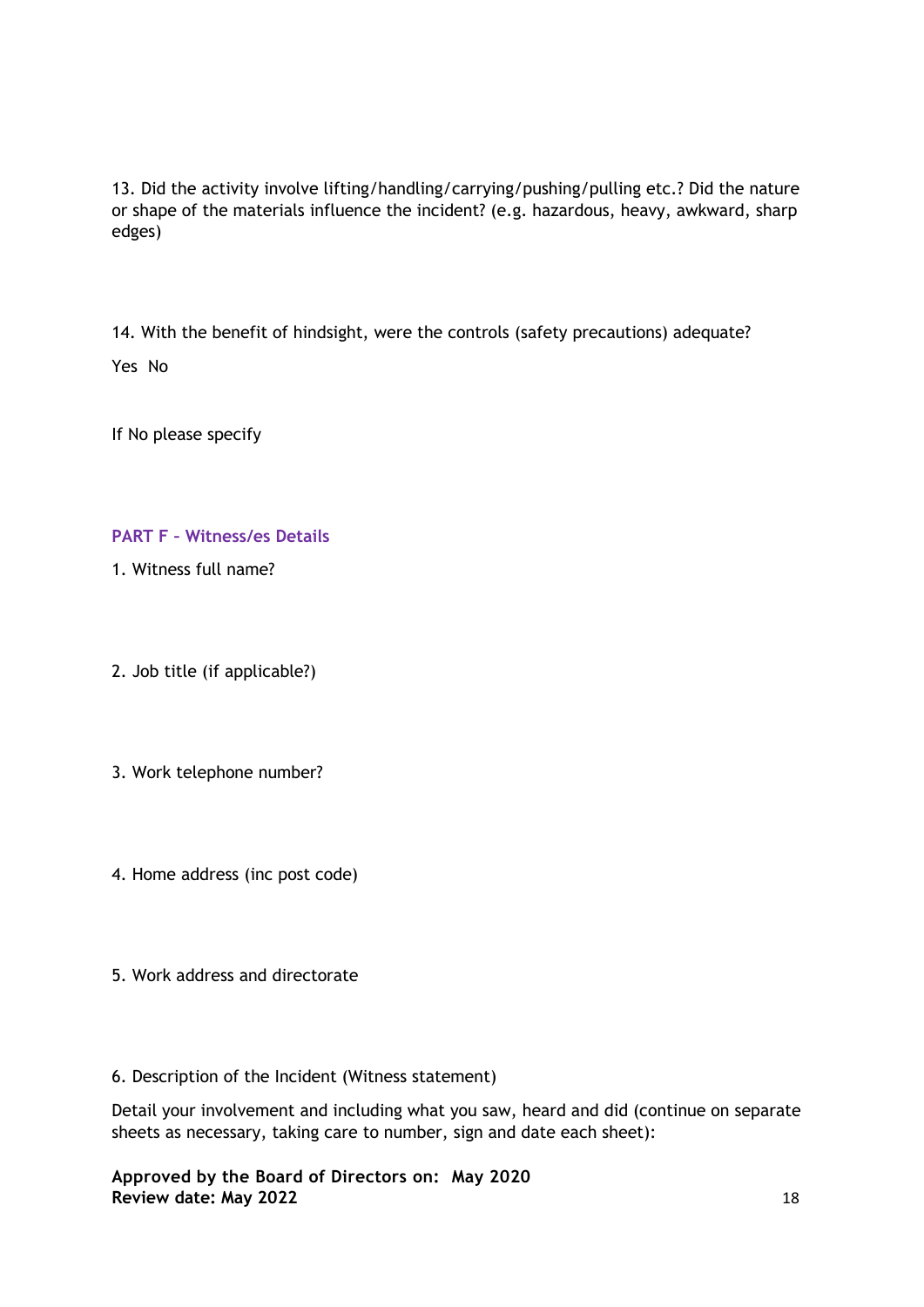7. Confirmation and Signature (Witness)

Name

I confirm that the above account is a true statement of fact

Date

Signed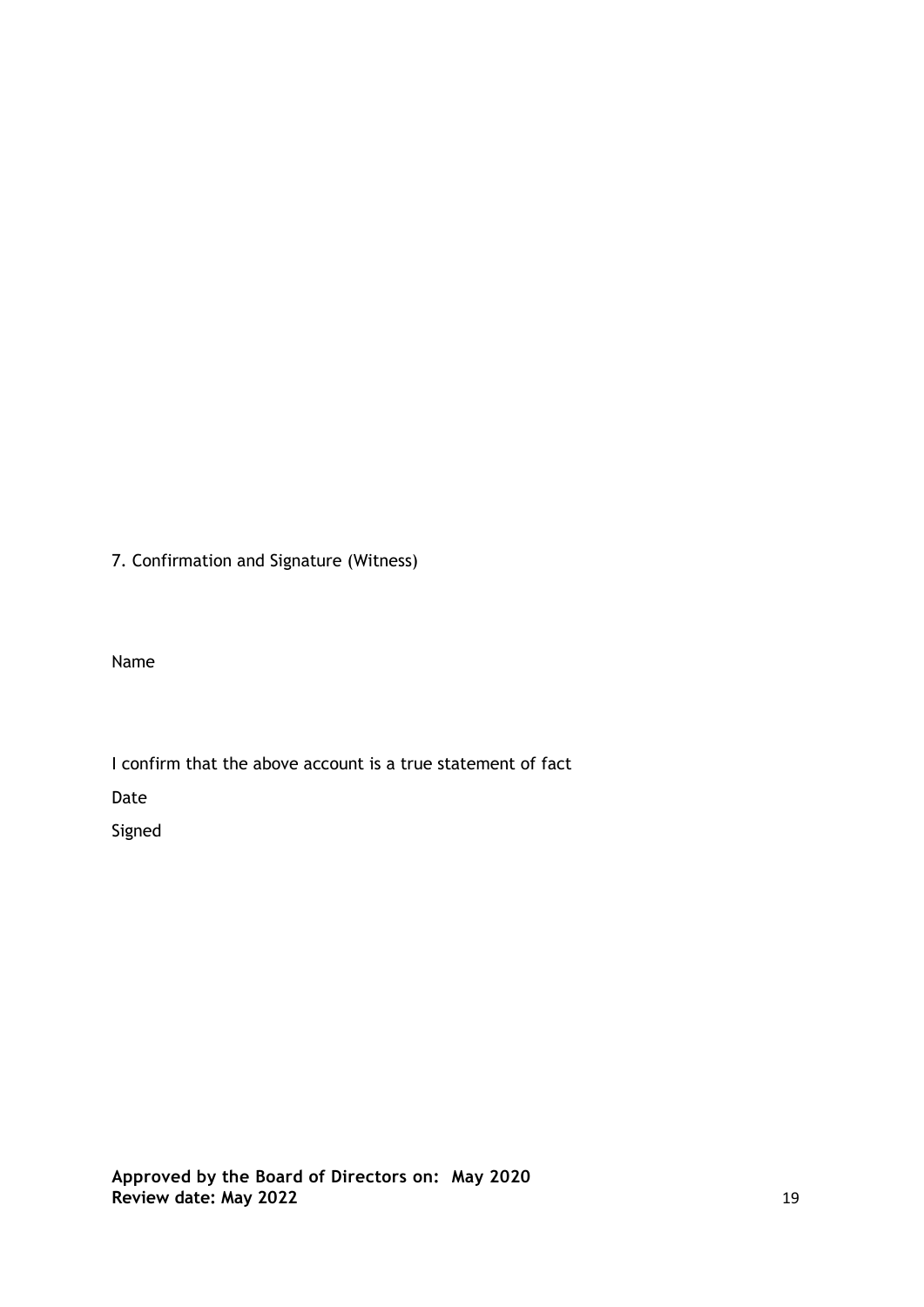**PART G – Information from the Injured Person (if applicable)**

- 1. What is your full name?
- 2. What is your job title (if applicable?)
- 3. What is your work telephone number?
- 4. What is your home address (inc post code)?
- 5. What is you work address and directorate
- 6. Description of the Incident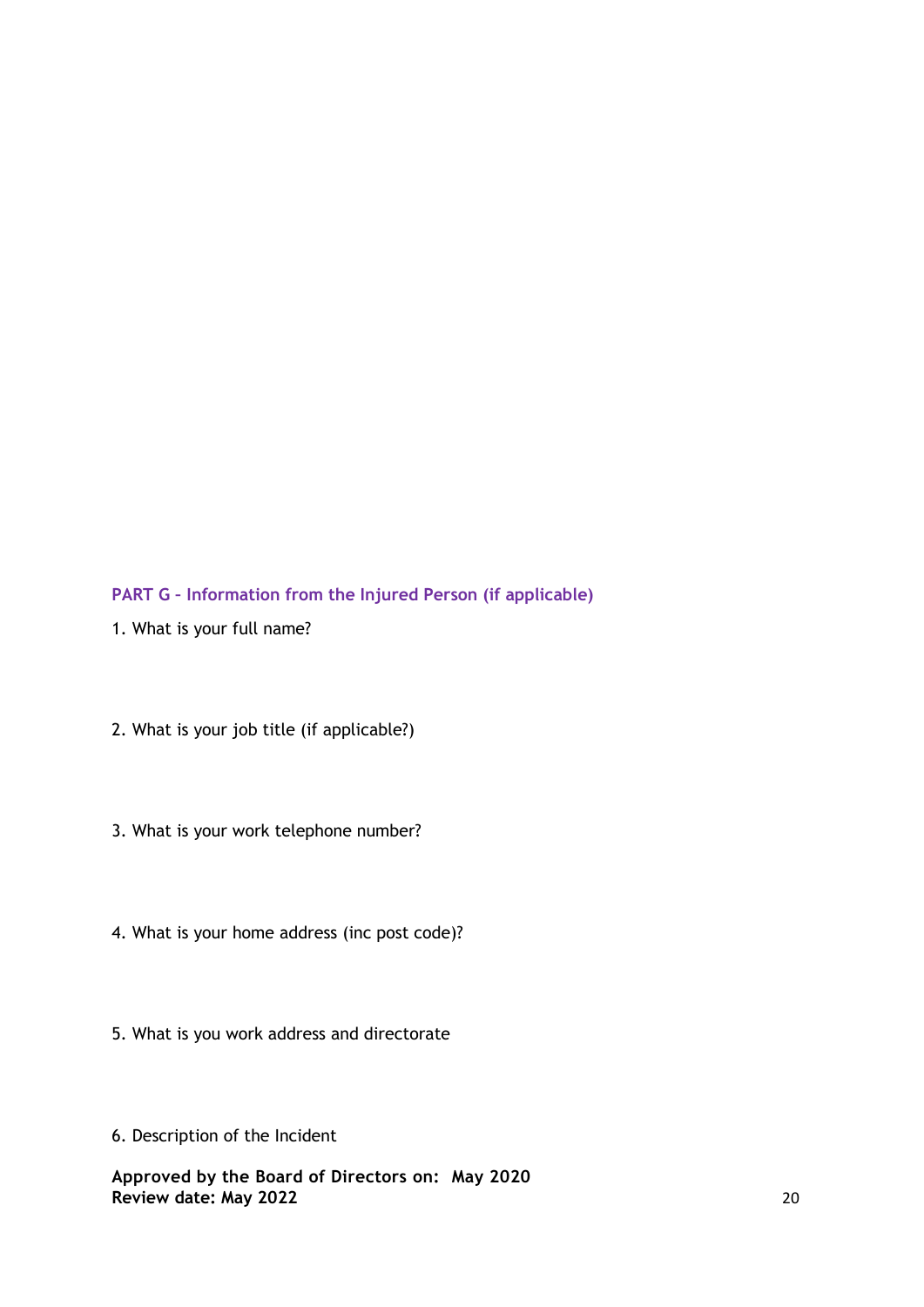Detail including what you did leading up to the incident/accident (continue on separate sheets as necessary, taking care to number, sign and date each sheet):

7. Confirmation and Signature (injured person)

Name

Signed

I confirm that the above account is a true statement of fact

Date

#### **PART H – Actions Taken**

1. What immediate action was taken at local level in response to this incident?

2. What local action has been taken to prevent recurrence?

#### 3. How could this incident be prevented from recurring?

Consider providing the following:

- Copy of Accident book entry (if applicable)
- First Aiders report
- Safety representative report
- Surgery report
- Any Minutes of health and safety meeting where accident was discussed
- Copy of RIDDOR report to HSE (F2508) –
- Pre accident Risk Assessment
- Post accident Risk assessment
- Relevant 'Incident' Records